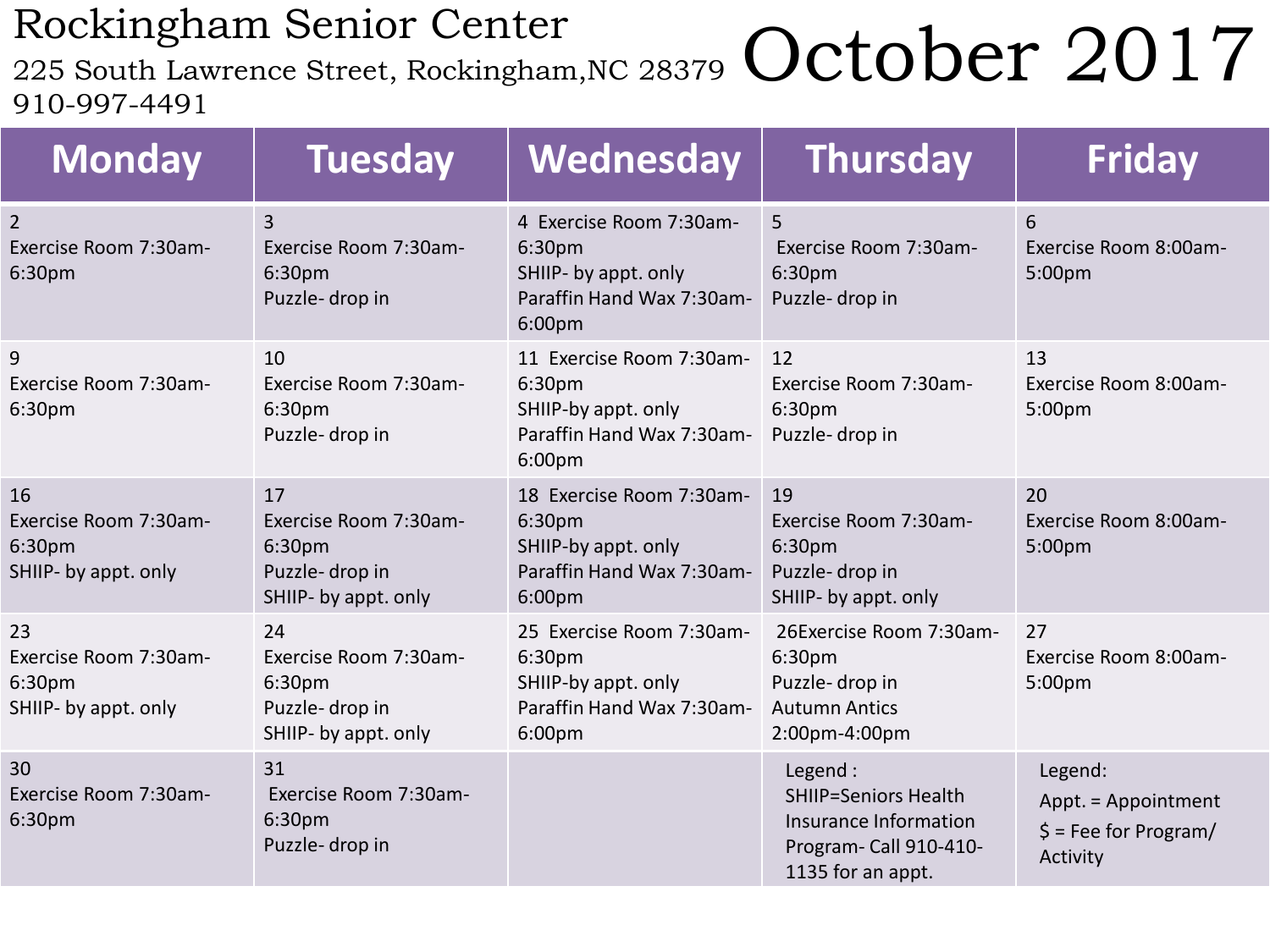**East Rockingham Senior Center 135 Safie 6th Street ; Rockingham, NC**  East Rockingham Senior Center<br>135 Safie 6<sup>th</sup> Street ; Rockingham, NC<br>28379 910-997-8332

| -OJJZ |  |  | Seníor Center of Excellence |
|-------|--|--|-----------------------------|
|-------|--|--|-----------------------------|

| <b>MONDAY</b>                                                                                                                                                    | <b>TUESDAY</b>                                                                                                                                      | <b>WEDNESDAY</b>                                                                                                                                | <b>THURSDAY</b>                                                                                                                        | <b>FRIDAY</b>                                                                                                        |
|------------------------------------------------------------------------------------------------------------------------------------------------------------------|-----------------------------------------------------------------------------------------------------------------------------------------------------|-------------------------------------------------------------------------------------------------------------------------------------------------|----------------------------------------------------------------------------------------------------------------------------------------|----------------------------------------------------------------------------------------------------------------------|
| $\overline{2}$<br>Walking video 10:00am<br><b>Trivia Questions 12:00pm</b><br>Stitch in time 1:00pm<br>Line dance class 2:00pm<br>Cornhole 3:00pm                | 3<br>Tell me something GOOD<br>Walking video 10:00am<br>CV practice 1:00pm<br><b>UNO 2:00pm</b><br>Darts 3:00pm                                     | 4 \$ Robeson County Fair<br>$12 \text{ pm}$<br>Walking video 10:00am<br>"Just Crafts" 1:00pm<br><b>Contract rummy 2:00pm</b><br>Cornhole 3:00pm | 5<br>Walking video 10:00am<br>Color me calm 1:00pm<br>\$Art Class 1:30pm<br>Darts 3:00pm                                               | 6<br>Walking video 10:00am<br>Hand wax therapy 12:00pm<br>Scrabble 2:00pm<br>Cornhole 3:00pm                         |
| 9<br><b>Walking video 10:00am</b><br>Trivia questions 12:00pm<br>Stitch in time 1:00pm<br>Line dance class 2:00pm<br>Darts 3:00pm                                | <b>10</b><br>Walking video 10:00am<br><b>Birthday Party 12:00pm</b><br>CV practice 1:00pm<br>Cornhole 3:00pm<br><b>HAPPY HOUR 6:00pm</b>            | <b>11</b><br>Walking video 10:00am<br>"Just Crafts" 1:00pm<br>CV game w/Ellerbe<br>1:30pm (HOME)                                                | 12 \$Mountain Trip<br>Tell me something GOOD<br>Walking video 10:00am<br>Color me calm 1:00pm<br>\$Art Class 1:30pm<br>Cornhole 3:00pm | 13<br>Walking video1 0:00am<br>Hand wax therapy 12:00pm<br>Scrabble 2:00pm<br>Darts 3:00pm                           |
| 16 SHIIP- by appt. only<br>Walking video 10:00am<br><b>Trivia Questions 12:00pm</b><br>Stitch in time 1:00pm<br>Line dance class 2:00pm<br>Cornhole 3:00pm       | 17<br><b>Girls Day Out 8:00am</b><br>Walking video 10:00am<br><b>Division for the Deaf and</b><br>Hard of Hearing 10:00am<br>BP's by Bayada 11:00am | 18<br>Tell me something GOOD<br>Walking video 10:00am<br>"Just Crafts" 1:00pm<br><b>Contract rummy 2:00pm</b><br>Cornhole 3:00pm                | 19<br>Walking video 10:00am<br>Color me calm 1:00pm<br>\$Art Class 1:30pm<br>Darts 3:00pm                                              | 20<br>Walking video 10:00am<br>Hand wax therapy 12:00pm<br>Scrabble 2:00pm<br>Cornhole 3:00pm<br>TCJ of ER 4:30pm    |
| 23 SHIIP- by appt. only<br>Walking video 10:00am<br><b>Trivia Questions 12:00pm</b><br>Stitch in time 1:00pm<br>Line dance class 2:00pm<br>Darts 3:00pm/Cornhole | 24<br>Walking video 10:00am<br>CV practice1:00pm<br>Rummikub 2:00pm<br><b>Cornhole 3:00pm/Darts</b>                                                 | 25<br>Walking video 10:00am<br>"Just Crafts" 1:00pm<br>CV game w/Hamlet<br>2:00pm (HOME)                                                        | 26<br><b>Autumn Antics</b><br>$2:00$ pm-4:00pm<br>Food, games, prizes                                                                  | 27<br>Tell me something GOOD<br>Walking video 10:00am<br>Hand wax therapy 12:00pm<br>Bingo 2:00pm<br>Scrabble 2:00pm |
| 30 SHIIP- by appt. only<br>Walking video 10:00am<br><b>Trivia Questions 12:00pm</b><br>Stitch in time 1:00pm<br>Line dance class 2:00pm                          | 31 Walking video 10:00am<br>CV practice 1:00pm<br>Rummikub 2:00pm<br><b>Cornhole 3:00m/Darts</b>                                                    | Legend: CV=chair volleyball<br><b>BP's=blood pressure check</b><br><b>Shiip= Seniors Health</b><br><b>Insurance Information</b><br>Program      | Legend:<br><b>TCJ of ER=The Crown</b><br><b>Jewels of East R'ham</b>                                                                   | Legend:<br>$$ = Fee for$<br>activity /program                                                                        |